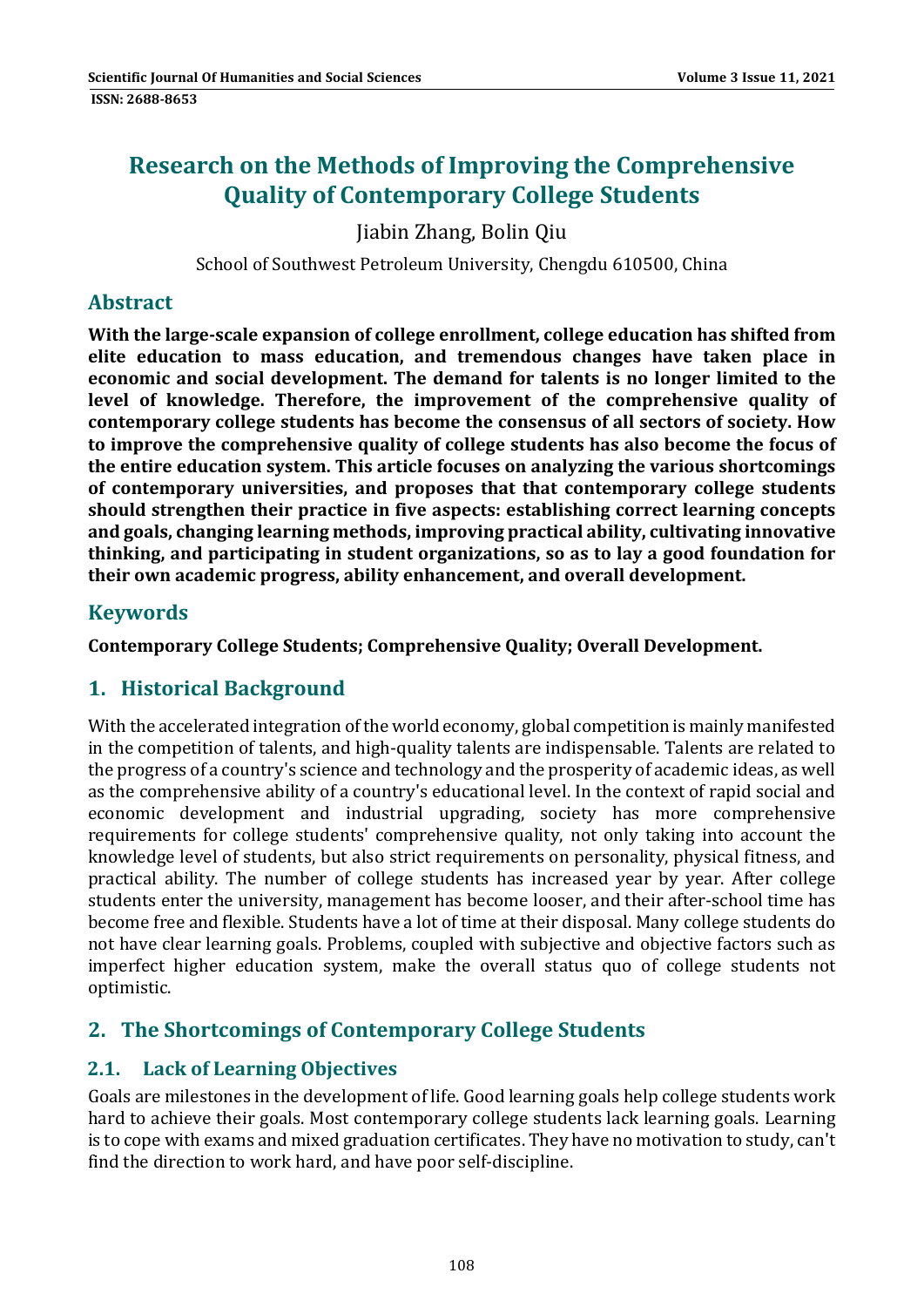#### **2.2. Not Firm in Learning**

In high school, from getting up in the morning to going to bed at night, the content of study and activities are arranged, and the goal is clear for the college entrance examination and postgraduate entrance examination, which is rarely influenced by the outside world. However, after college, the learning environment is relatively relaxed, and students with poor selfdiscipline are easily disturbed by various temptations. In real life, sayings such as "reading is useless" affect college students' confidence in learning and make them lose their motivation to learn. In addition, most graduate students rely heavily on mobile phones and the Internet, and their spare time is mainly spent on surfing the Internet, watching online dramas, and playing games, and seldom use the Internet for learning. Online games not only affect learning, but also affect physical and mental health. Students in the same dormitory will also be affected by the atmosphere and environment of the dormitory, turning the male dormitory into a game hall and the female dormitory into a movie theater.

## **2.3. Poor Autonomous Learning Ability**

Before university, the education generally accepted by students was to allow students to passively receive knowledge through teacher teaching. The thinking mode is fixed, the environment is more restrictive, and someone is always urged. After entering the university, the learning environment has changed from relatively restrictive to less restrictive, which eases the tight learning state of many students and greatly reduces their enthusiasm for learning. The lack of goals and plans also results in an attitude of "complete tasks and perfunctory".

## **2.4. Lack of Innovative Thinking**

The lack of innovative thinking seriously hinders the all-round development of contemporary college students and is not conducive to the cultivation of high-quality talents. Some college students are accustomed to learning and thinking under the traditional teaching mode, blindly accepting the knowledge imparted by the teacher and the instructions issued to them, but the students themselves lack the ability to think independently and analyze and solve problems, which directly leads to the innovative thinking of college students The lack of.

#### **2.5. Incoordinated Knowledge and Capacity Development**

Some college students only pay attention to the study of theoretical knowledge and written test results, and ignore the improvement of practical ability and innovation ability. As a result, their own abilities after graduation cannot meet the needs of their work units, and they cannot adapt to the rapid development of social economy. There are also some students who only pay attention to the knowledge related to their major in their daily study, and lack understanding of other subjects, current affairs, politics, and social conditions. This single learning mode will cause their own development to be uncoordinated, and gradually become open and inclusive. Lost in modern society.

#### **2.6. Low Social Level**

At present, college students mostly communicate with people through social media. Social media is convenient and fast, free of time and space, and expands the circle of friends, but social skills have declined, and indulging in the virtual online world, it is easy to lose themselves, which will lead to college students Unwilling to communicate with people face to face, causing offline social anxiety and even social barriers.

## **2.7. Lack of Responsibility**

Some college students lack a sense of responsibility and think that the cause of socialist modernization in our country is the responsibility of the Chinese government and outstanding people in society, and has nothing to do with them. They only pay attention to the study of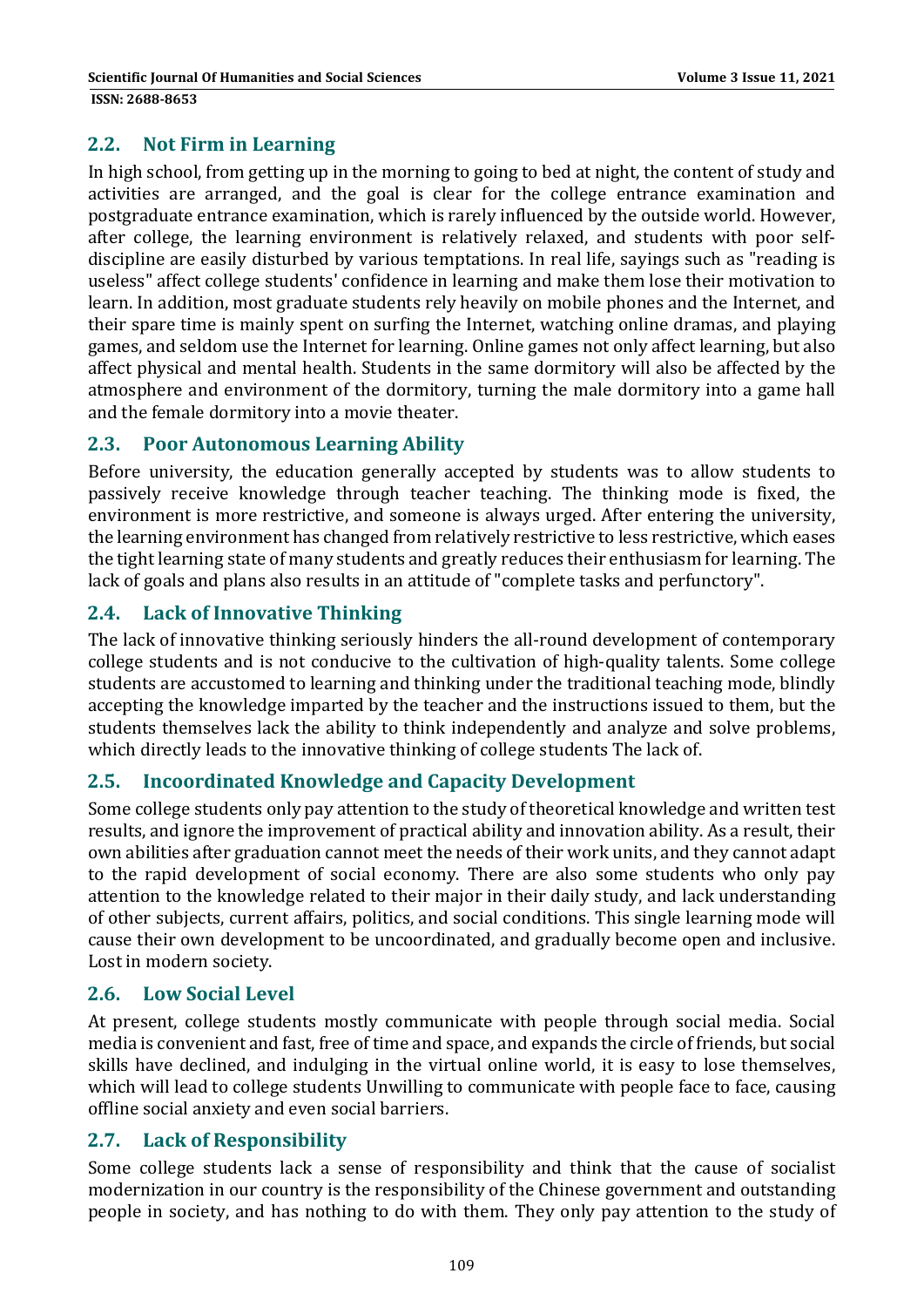professional courses and are not concerned about current affairs and politics in our country. This is a kind of irresponsibility. Performance. For contemporary college students, the rise and fall of a country and a nation are closely related to them, and this is also the bounden duty of every contemporary college student.

## **3. Five Measures to Improve the Comprehensive Quality of Contemporary College Students**

## **3.1. Establishing a Correct View and Goal of Learning**

To acquire knowledge, improve quality, and adapt to society, college students must establish a correct outlook on learning. Only by establishing a correct outlook on learning can they seize the golden study time of the university, study hard, develop in an all-round way, and lay a good job and life in the future. Base. In addition, college students must set correct learning goals. A lot of time in the university is at the disposal of the students themselves, and students need to study independently. The popularization of mobile phones, computers, and the Internet makes the after-school life of college students colorful and full of all kinds of temptations. If students' learning goals are not clear and there is no development direction, it is difficult for students to control themselves, and they lack motivation to move forward in their studies. , So it is difficult to focus on learning, and it is easy to be distracted by other things.

#### **3.2. Change the Way of Learning**

College students should focus on self-study instead of relying solely on classroom learning. They should change the long-standing way of acquiring knowledge only through learning materials, read and delve into high-quality journal articles with critical thinking, and take notes on the basis of thinking. Not blindly accept. After four years of undergraduate study, college students should not only master profound professional basic knowledge, but also understand certain cutting-edge knowledge.

#### **3.3. Improve Practical Ability**

The core competitiveness of college students' employment comes from the improvement of their own comprehensive quality, and the improvement of their own quality is the most fundamental guarantee for employment. When strengthening the study of professional knowledge, the book knowledge and classroom knowledge learned will be transformed into actual professional ability, with the decision-making ability of career choice, and the ability of innovation and collaboration. We must focus on cultivating our own professional skills, focusing on the improvement of practical ability, participating in various discipline competitions and practical activities, and applying professional basic knowledge to practice.

## **3.4. Cultivate Innovative Thinking**

First of all, we must have a strong awareness of problems, we must be good at observing things and discovering problems; second, we must dare to break the routine and break through the old thinking patterns; finally, we must be good at transforming perspectives and understanding things from different angles. Winners must always learn to "brainwash", abandon the old ways of doing things, and innovate for change, in order to have real success.

## **3.5. Join a Student Organization**

Contemporary college students should participate more in student organizations such as the student union, youth league committee, and youth volunteers of the school, join interested clubs in the school, improve their organizational and communication skills in activities, cultivate a sense of responsibility to others, and change in social practice self.